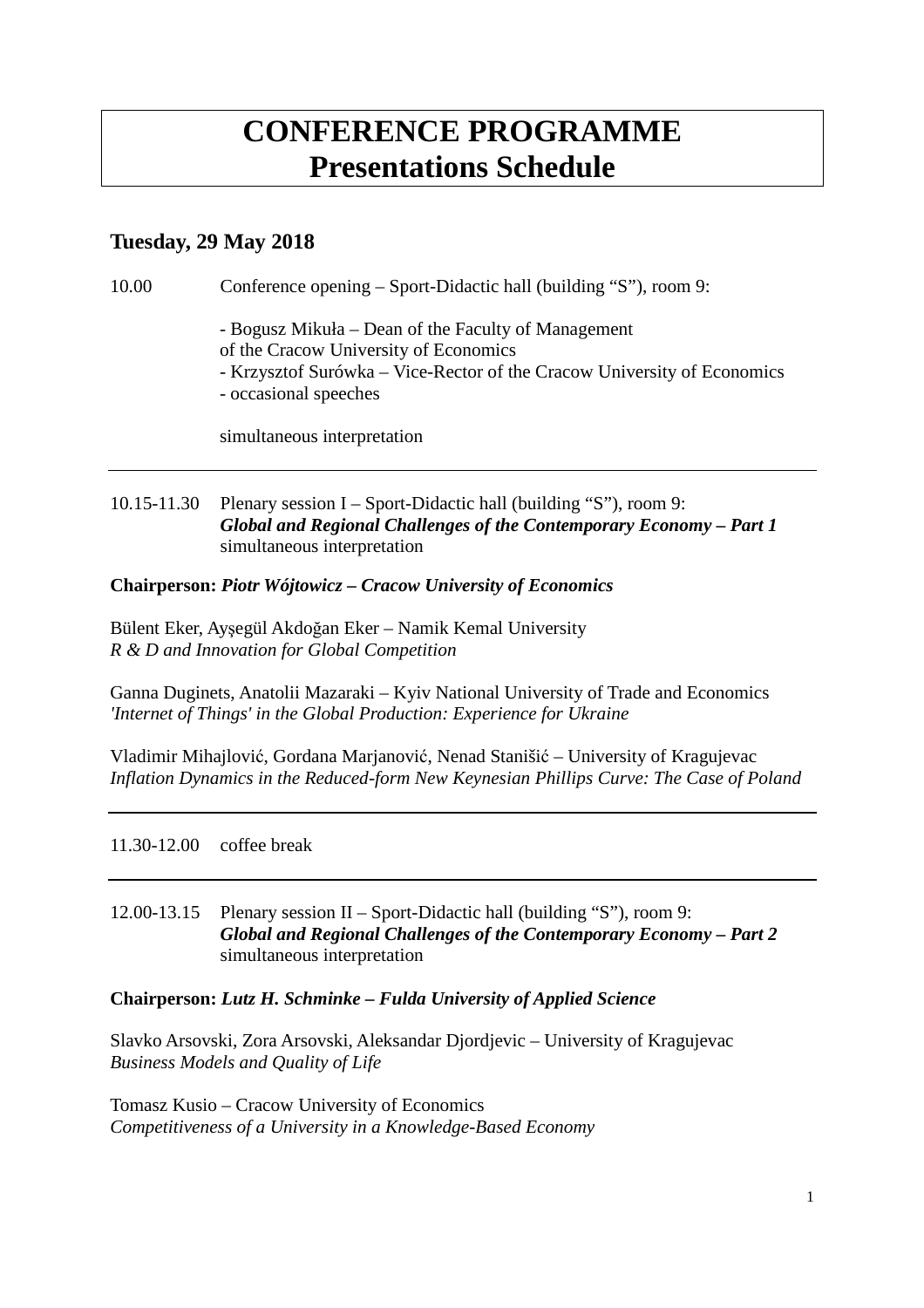13.30-14.30 lunch at CUE banquet hall  $(1<sup>st</sup> floor – the "Ustronic" building)$ 

14.30-15.00 coffee break

#### 15.00-16.30 Panel session A – Sport-Didactic hall (building "S"), room 9: *Global and Regional Challenges of the Contemporary Economy – Part 3*  simultaneous interpretation

### **Chairperson:** *Zora Arsovski – University of Kragujevac*

Eryk Głodziński – Warsaw University of Technology *Scope of Project Controlling in Opinion of Construction Companies' Managers*

Jan Ministr – VŠB-Technical University of Ostrava *Compliance Management System for Minimize Employee Error or Fraud*

Robert Szydło – Cracow University of Economics *Gamification in Use* 

Anna Miotk – The Cardinal Wyszyński University in Warsaw *How our Attention Became a Commodity*

#### 15.00-16.30 Panel session B – Sport-Didactic hall (building "S"), room 8:  *The Role of Trade in Sustainable Development Process*  debates in English

**Chairperson:** *Grażyna Śmigielska – Cracow University of Economics* 

Dagmar Lesakova – University of Economics in Bratislava *Design Aspects in Marketing Management of Retail Stores*

Elena Rogova, Alina Blinova – National Research University Higher School of Economics *Technical Efficiency of Russian Retail Companies: The Empirical Analysis*

Adam Figiel – Cracow University of Economics *The Integrating Role of Fair Trade in Value Creations Chains*

Zoran Kalinić, Ljubina Kalinić, Vladimir Ranković – University of Kragujevac *Challenges of Cross-Border E-Commerce in the European Union*

Agnieszka Kurzemska – Cracow University of Economics *Chosen Aspects of B2B Customer Satisfaction Measurement*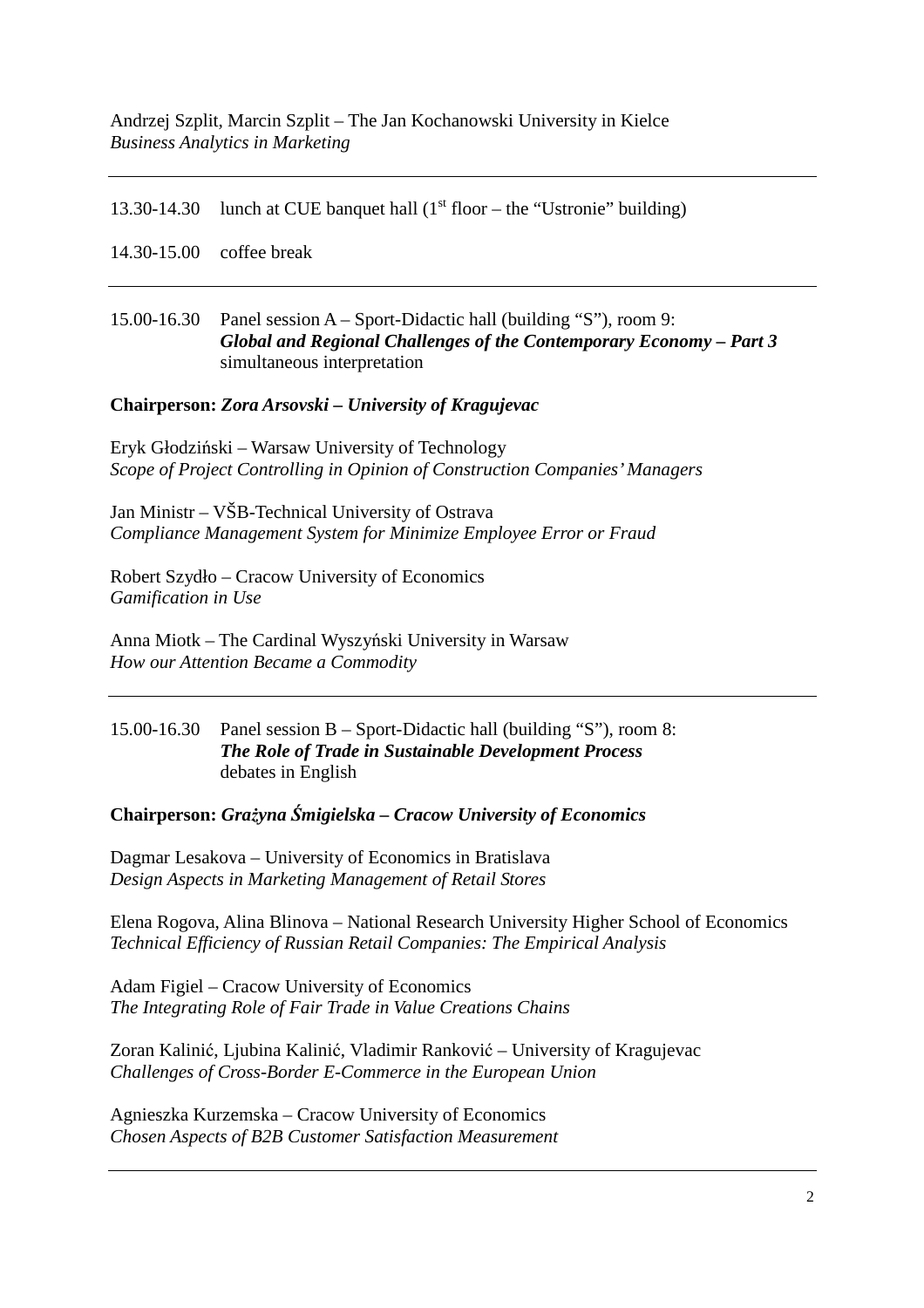# **Wednesday, 30 May 2018**

10.00-11.30 Panel session C – Sport-Didactic hall (building "S"), room 6:  *Management Concepts, Methods and Tools*  debates in English

## **Chairperson:** *Elena Tkachenko – St. Petersburg State University of Economics*

Czesław Mesjasz – Cracow University of Economics *Complexity of Management Systems as an Expression of Awareness of Ignorance*

Zora Arsovski, Slavko Arsovski, Dragana Rejman Petrović – University of Kragujevac *Information and Communication Technologies Based Business Models* 

Svitlana Kuznietsova, Andriy Kuznietsov – Banking University *Management Control Development in Knowledge Economy: Financial Statement Assessment Instrument (FSAI)*

Tomasz Kafel, Janusz Czekaj – Cracow University of Economics *The Role of Information Brokers in Strategic Business Management*

Irmina Włodarska – Cracow University of Economics *Building Responsible Relationship Between Enterprise and Employees*

#### 10.00-11.30 Panel session D – Sport-Didactic hall (building "S"), room 8: *Economic and Social Challenges of the Contemporary Economy*  debates in Polish

**Chairperson:** *Paweł Ulman – Uniwersytet Ekonomiczny w Krakowie* 

Olga Kutera – Uniwersytet Ekonomiczny w Krakowie *Bitcoin – czy warto zgłębiać kryptowaluty?* 

Artur Żuwała – Uniwersytet Ekonomiczny w Krakowie *Rodzaje i zastosowania kryptowalut* 

Dariusz Dymek – Uniwersytet Ekonomiczny w Krakowie *Zmiany postrzegania jakości oprogramowania w świetle normy ISO 250xx*

Marian Bursztyn – Uniwersytet Ekonomiczny w Krakowie *Znaczenie kultury organizacyjnej w zarządzaniu przedsiębiorstwem turystycznym. Wybrane refleksje* 

Irena Śliwińska – Uniwersytet Ekonomiczny w Krakowie *Ryzyko konsumenckie związane z zakupem innowacyjnych produktów spożywczych* 

Donata Adler, Beata Paliś – Uniwersytet Ekonomiczny w Krakowie *Zarządzanie współpracą z interesariuszami w projektach europejskich miasta Krakowa*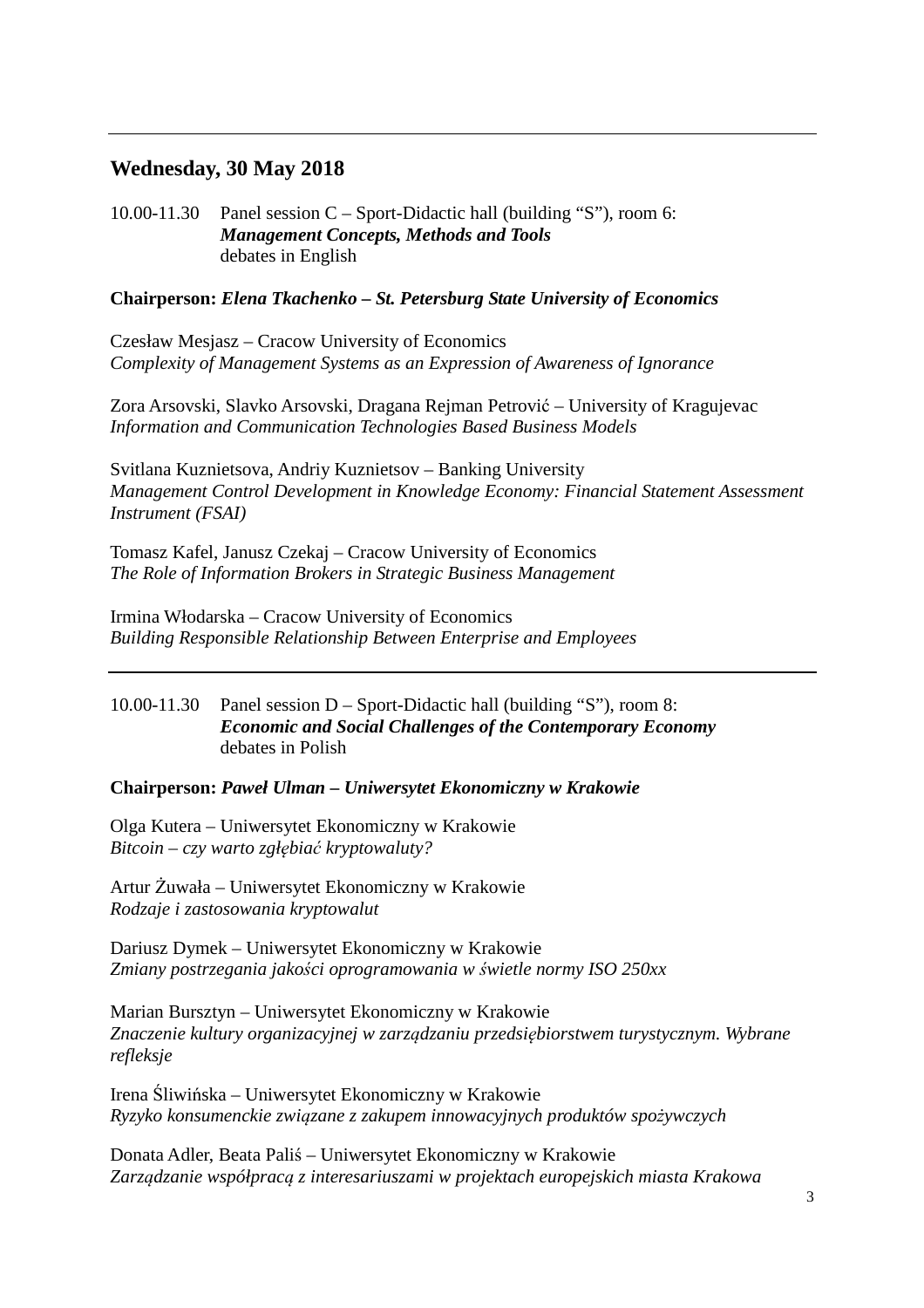### 10.00-11.30 Panel session E (*students session*) – Sport-Didactic hall (building "S"), room 7: *Selected Problems of Economics and Management – Part 1 Session co-organized by the Scientific Groups Association (RKN UEK)* debates in Polish

## **Chairperson:** *Renata Oczkowska – Uniwersytet Ekonomiczny w Krakowie*

Jakub Garncarz - Cracow University of Economics *Zmiany w rozwarstwieniu społecznym a wzrost gospodarczy w krajach Grupy Wyszehradzkiej po transformacji ustrojowej* 

Dawid Błachowicz - Cracow University of Economics *Rola przemysłu zbrojeniowego w gospodarce Stanów Zjednoczonych po upadku Związku Sowieckiego* 

Adam Chlebisz - Cracow University of Economics *Efektywność dochodowa ETF w porównaniu do wybranych aktywnie zarządzanych funduszy akcji* 

Martyna Żak - Cracow University of Economics *Behawioralne aspekty anomalii na rynkach finansowych na przykładzie bańki spekulacyjnej* 

Magdalena Sikorska - Cracow University of Economics *Analiza wpływu globalnych megatrendów na zarządzanie sektorami gospodarki* 

Aleksandra Wiecheć - Cracow University of Economics *Socjologiczno-ekonomiczne ujęcie czasu w społeczeństwach współczesnej Afryki* 

Szymon Arczyński - Cracow University of Economics

*Sharing economy jako sposób na zmniejszenie cen usług przy równoczesnej poprawie ich jakości.* 

10.00-11.30 Poster session (*students session*) – Sport-Didactic hall (building "S"), ground floor *Selected Problems of Economics and Management – Part 2 Session co-organized by the Scientific Groups Association (RKN UEK)* debates in Polish / English

Olga Jando - Cracow University of Economics *Akademickie Biura Karier, a proces doboru kadry w przedsiębiorstwie* 

Anna Abram, Sabina Blok - Cracow University of Economics *Analiza wynagrodzeń biegłych rewidentów na podstawie spółek z branży chemicznej WIG 20*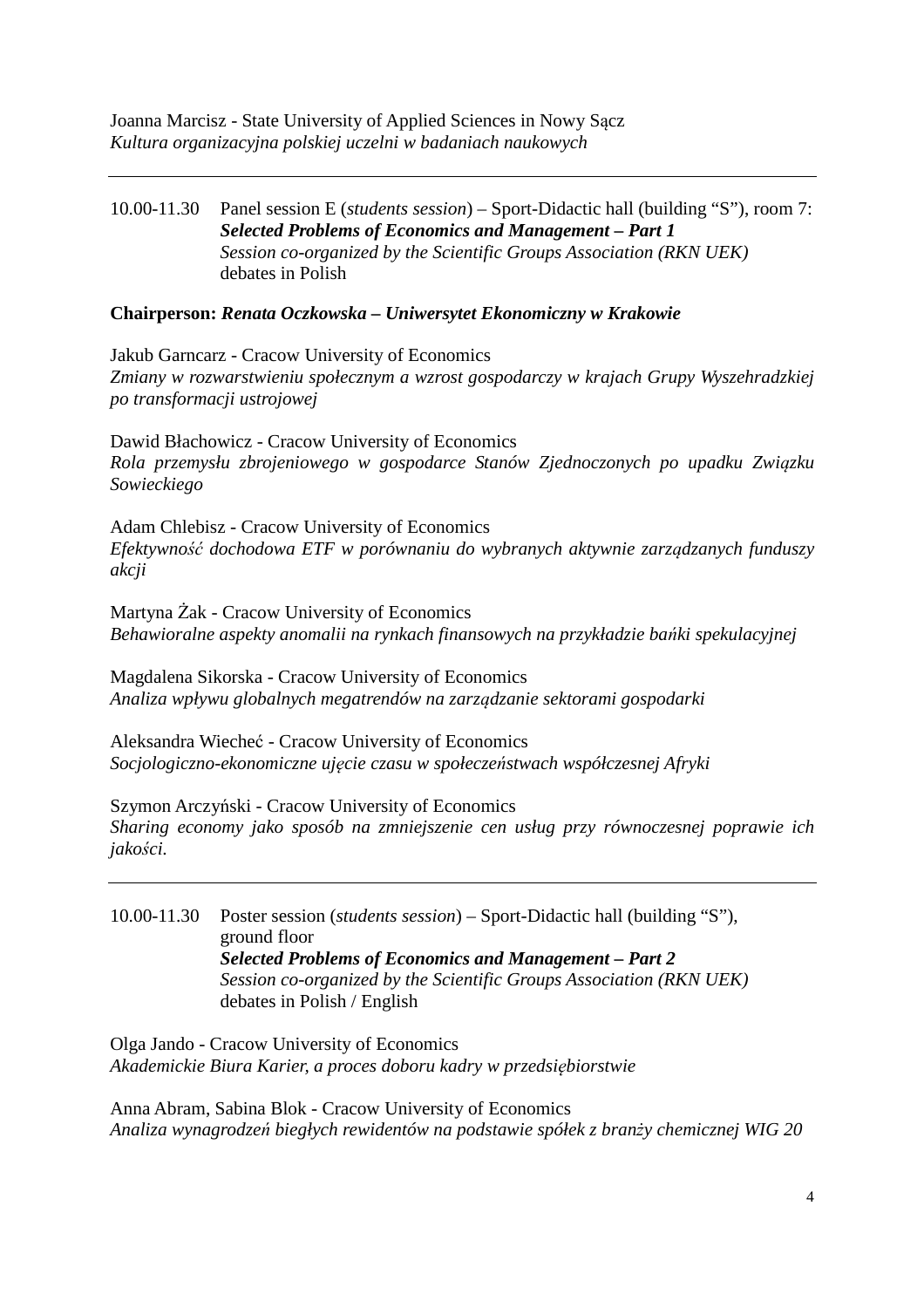Wojciech Dąbek - Cracow University of Economics *Austriackie ujęcie pochodzenia oraz funkcji instytucji pieniądza* 

Joanna Mikoś - Cracow University of Economics *Bank Ownership. Trends and Implications* 

Olga Okrzesik - Cracow University of Economics *Cooperation of Business Environment Institutions With Micro, Small and Medium Enterprises in Poland* 

Ilona Burda - Cracow University of Economics *Crowdfunding, czyli razem możemy więcej* 

Ada Kowalska - Cracow University of Economics *How Stakeholders Influence Future of Company* 

Agnieszka Marszałek - Cracow University of Economics *Marketing sensoryczny jako narzędzie komunikacji marketingowej* 

Agnieszka Marszałek - Cracow University of Economics *Komunikacja marketingowa sposobem osiągnięcia przez przedsiębiorstwo przewagi konkurencyjnej na rynku* 

Wojciech Konieczny - Cracow University of Economics *Pozycja rynkowa firmy Microsoft w świetle Austriackiej teorii monopolu* 

Katarzyna Krakowiak, Joanna Mikrut - Cracow University of Economics *Rodzaje opinii biegłego rewidenta w ujęciu teoretycznym* 

Paweł Gruszowski - Cracow University of Economics *Stabilizacja gospodarki polityką pieniężną i fiskalną*

Krzysztof Kraj - Cracow University of Economics *Teoria motywacji i problematyka motywowania pracowników w kontekście pokolenia millennium* 

Anna Trzop - Cracow University of Economics *Employer branding jako sposób zarządzania przedsiębiorstwem* 

Aleksandra Obrzydowska - - Cracow University of Economics *Marketing jako sposób zarządzania przedsiębiorstwem* 

Jakub Strojek - - Cracow University of Economics *Klastry przemysłowe – szanse i zagrożenia. Analiza na podstawie badania funkcjonowania klastra Dolina Lotnicza.* 

Katarzyna Krawiec – Cracow University of Economics *Rachunkowość sumeryjska a współczesna*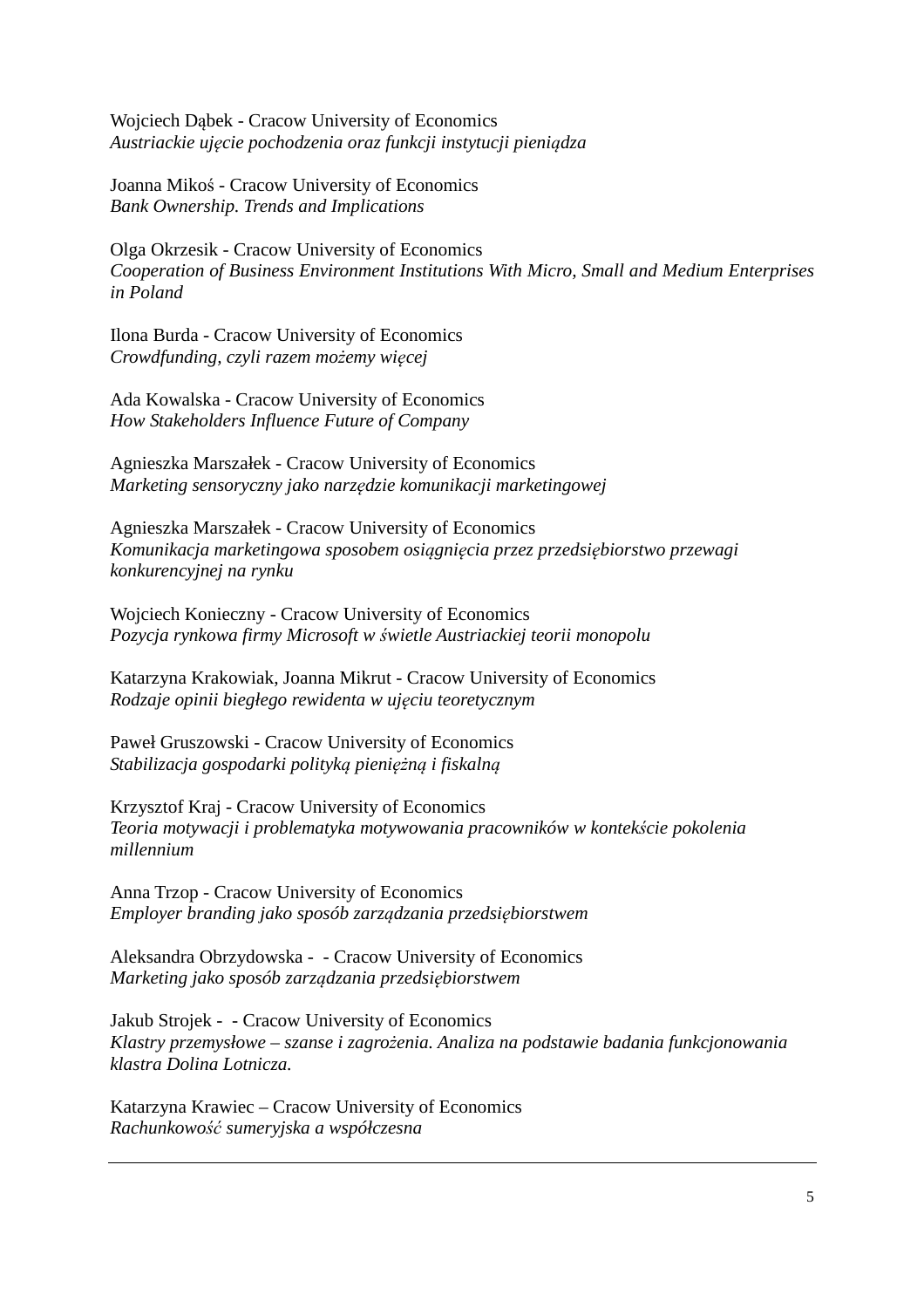#### 11.30-12.00 coffee break

### 12.00-13.30 Panel session F – Sport-Didactic hall (building "S"), room 8:  *Challenges of the 21st Century Economy*  debates in English

#### **Chairperson:** *Slavko Arsovski – University of Kragujevac*

Elena Tkachenko, Oleg Surkov – St. Petersburg State University of Economics *The Analysis of Economic Indicators with Use of Multidimensional Accounting Systems*

Tetiana Girchenko, Oleksandr Baranovskyi – Banking University *Place and Role of Financial Security in the Economic Security System*

Milena Tvrdíková – VŠB-Technical University of Ostrava *Impact of the Rapid Development of Information Technology on the Choice of Enterprise Information Strategy*

Wojciech Urbański – Cracow University of Economics *International Forex Market as the Newest Solution for Investing on the Stock Exchange Market* 

Dragomir Dimitrijevic, Milan Kostic – University of Kragujevac *Are Market Leaders More Prone to Fraud in Financial Statements than Smaller Competitors?*

Marek Koczyński – Cracow University of Economics *Teaching Methods in Higher Education: Competence Development Perspective* 

Rosalba Rizzo, Fabio Fragomeni – University of Messina *The Economic Impact of Climate Change* 

12.00-13.30 Panel session G (*students session*) – Sport-Didactic hall (building "S"), room 6:

> *Selected Problems of Economics and Management – Part 3 Session co-organized by the Scientific Groups Association (RKN UEK)* debates in Polish

#### **Chairperson:** *Renata Seweryn – Uniwersytet Ekonomiczny w Krakowie*

Łukasz Rosicki – Cracow University of Economics *Zastosowanie heurystyk Jakoba Nielsena w optymalizacji serwisów internetowych na przykładzie witryny Uniwersytetu Ekonomicznego w Krakowie* 

Anna Rzepka – Cracow University of Economics *Nauczanie etyki w zakresie rachunkowości na publicznych wyższych uczelniach ekonomicznych w Polsce*